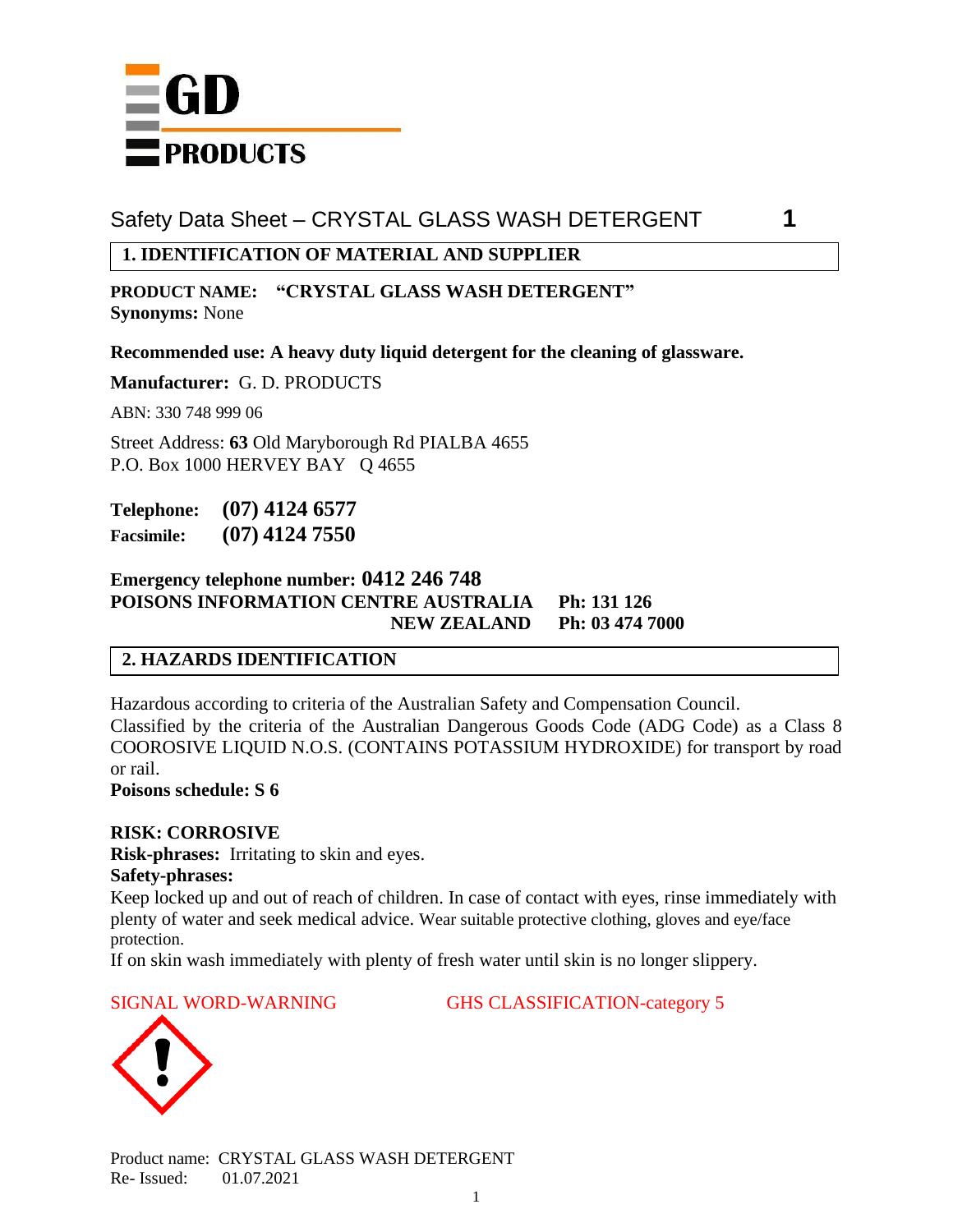

## **3. COMPOSITION/INFORMATION ON INGREDIENTS**

CHEMICAL ENTITY CAS No PROPORTION W/V % **Potassium Hydroxide 1310-58-3** <10 **Disodium metasilicate 6834-92-0 <10 Other ingredients including water determined to be non hazardous to 100%**

## **4. FIRST AID MEASURES**

**Ingestion:** Immediately rinse mouth with cold water. Do NOT induce vomiting. If available, give large quantity of water. Obtain medical attention.

**Eye contact:** Immediately flush with lukewarm, gently flowing water for 15 minutes. Remove contact lenses if present. Obtain medical attention**.**

#### **Skin contact:**

Flush with water until skin is no longer slippery. Obtain medical assistance if symptoms persist. **Inhalation:**

If inhaled, remove from contaminated area. Give mouth-to-mouth resuscitation. Resuscitate in a well-ventilated area. Obtain medical attention immediately if there is difficulty in breathing.

#### **Notes to physician:**

The product contains Potassium Hydroxide and Disodium metasilicate and foaming surfactant. Suggest immediate intubation and gastric larvage.

## **5. FIRE FIGHTING MEASURES**

## **Suitable extinguishing media:**

If material is involved in a major fire use water fog (or if unavailable fine water spray) to keep drums cool. Use appropriate methods to extinguish surrounding fires such as foam, dry agent (carbon dioxide, dry chemical powder) to extinguish fires.

## **Specific hazards:**

Small amounts of CO and CO2 may be generated in large fires. Wear suitable protective gear. **Emergency procedures:**

CONTAIN. Wear full protective gear to prevent skin contact. If small amounts absorb into diatomaceous earth, sand, earth.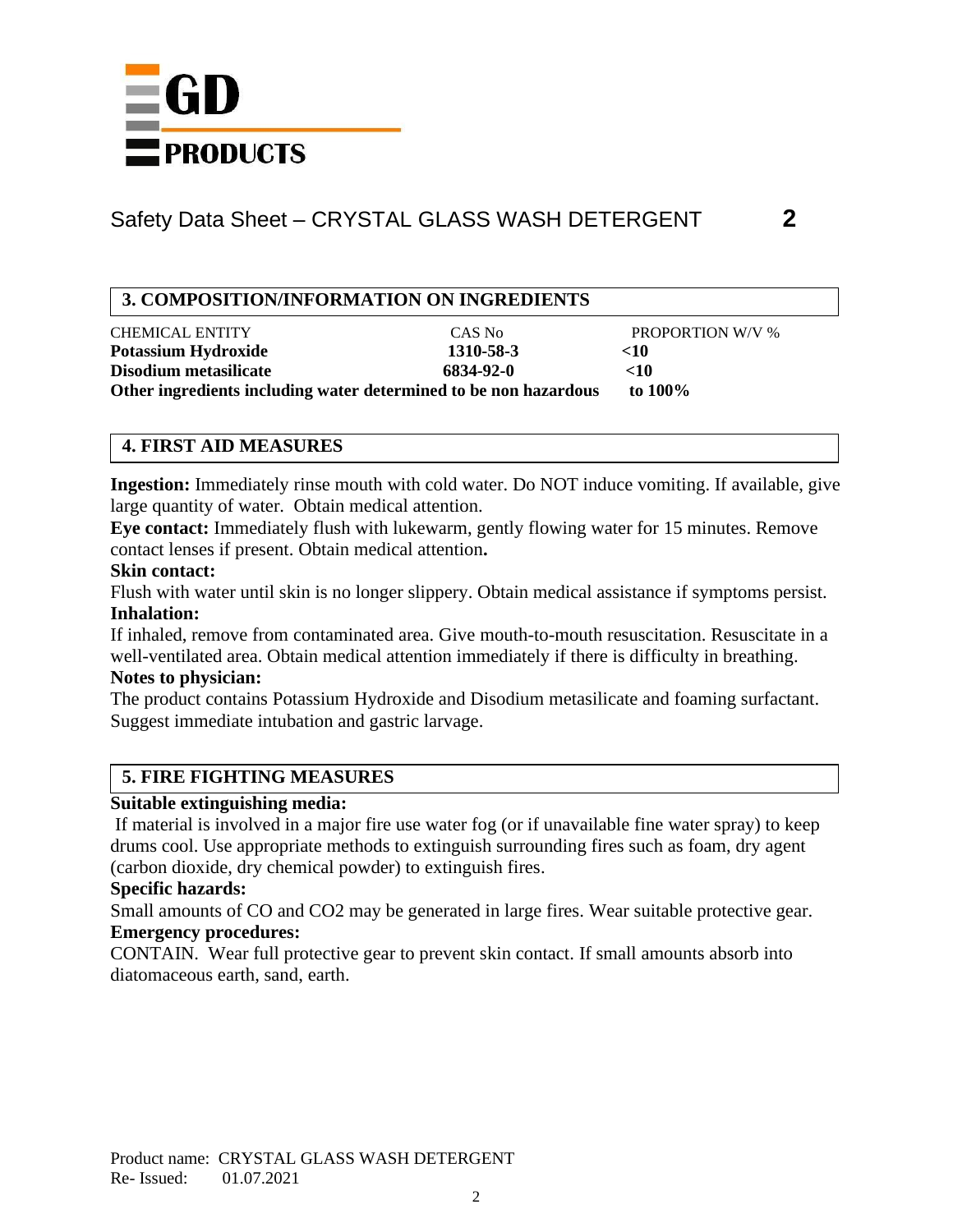

## **6. ACCIDENTAL RELEASE MEASURES**

### **Personal Precautions, Protective Equipment and Emergency Procedures**

Clean up spills promptly, to avoid accidents. Cover with absorbent material to remove excess Avoid skin contact, wear protective clothing. If small amounts, absorb into diatomaceous earth, sand, earth.

If larger amounts, contain liquid to prevent run-off. Transfer to plastic containers using plastic scoops and funnels

## **7. HANDLING AND STORAGE**

#### **Precautions for safe handling:**

Wear water resistant clothing, chemical resistant boots and gloves with eye protection. Avoid skin and eye contact. Handle using good industrial hygiene practices. Wash contaminated clothing and washable equipment before storage or re-use.

#### **Storage:**

Store according to local, State or Federal regulations as applicable for CORROSIVE LIQUID N.O.S. (CONTAINS POTASSIUM HYDROXIDE) Keep out of reach of children. Store in a cool, dry place and out of direct sunlight. Store away from foodstuffs. Keep containers closed when not in use.

## **8. EXPOSURE CONTROLS/PERSONAL PROTECTION**

#### **National occupational exposure limits:**

The value assigned for this specific material by the Australian Safety and Compensation Council is TWA of 2 mg/Cubic metre as a maximum as for nuisance mists.

Exposure Standard (TWA) is the time –weighted average airborne concentration over an eight hour working day, for a five day week over an entire working life. According to current knowledge these concentrations should neither impair the health of, nor cause undue discomfort to nearly all workers.

These exposure standards are guides to be used in the control of occupational health hazards. All atmospheric contamination should be kept to as low a level as is workable. Exposure standards should not be used as fine dividing lines between safe and dangerous concentrations of chemicals. They are not a measure of relative toxicity

#### **Engineering measures:**

Control to below quoted Exposure Standards. Use with local exhaust ventilation. Keep containers closed when not in use. Do not smoke.

## **Personal protection equipment:**

Avoid contact. Gloves, eye / face shield and plastic apron if risk of splashes. Always wash hands before smoking, eating, drinking or using the toilet. Wash contaminated clothing and other protective equipment before storage or re-use.

Product name: CRYSTAL GLASS WASH DETERGENT Re- Issued: 01.07.2021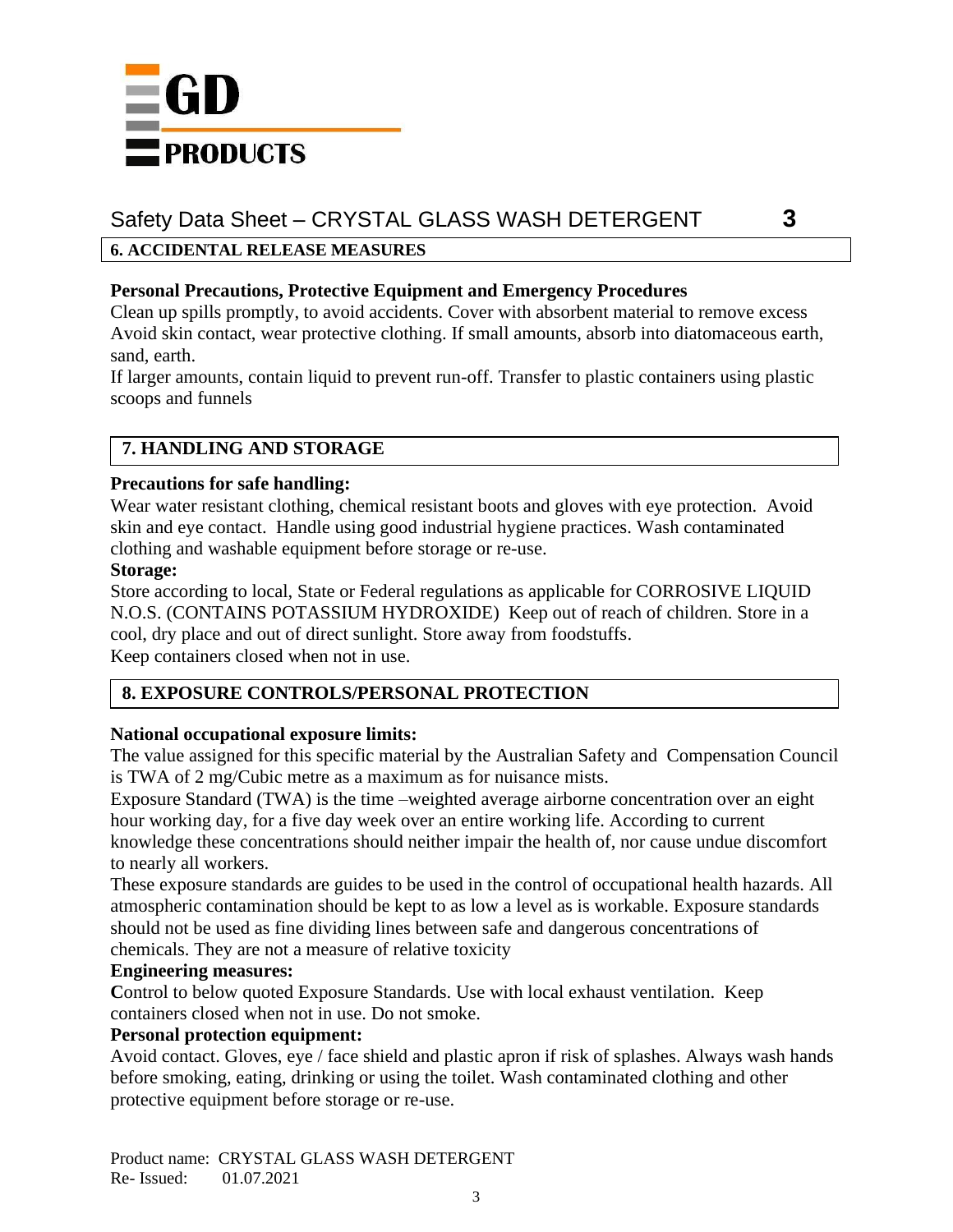

## **9. PHYSICAL AND CHEMICAL PROPERTIES**

**Form/Colour/Odour: liquid, clear and low odour. Solubility: completely miscible with water. Specific gravity (20°C):** 1.08 **pH** as supplied  $@ 25$ °C ~14 **Melting point (C):**  $< 0$  **Rel. Vapour density (air=1):** N/D **Flash Point (°C) Closed cup: not flammable Boiling Point (°C): approx 100 Vapour Pressure (20°C)mm Hg: N/D Decomposition Point (°C): >80 Flammability Limits (%): not applicable**

 $N/D$  = not determined.  $N/R$  = not relevant.

#### **10. STABILITY AND REACTIVITY**

**Stability:** Does not polymerise. Keep away from acids. Keep containers in a cool dry place and closed when not in use to prevent loss of active constituents.

## **11. TOXICOLOGICAL INFORMATION**

No adverse effects expected if the product is handled in accordance with this Safety Data Sheet and the product label.

#### **Acute Effects:**

**Ingestion**: Irritating to the digestive system.

**Eye contact: Irritating to** eye/s.

**Skin contact: Irritating to** skin. Prolonged or repeated contact may lead to contact dermatitis by defatting the skin.

**Inhalation:** Irritating to the respiratory tract.

#### **Long Term Effects:**

Poison Information Centres in each State capital city can provide additional assistance for Scheduled Poisons: Phone: Australia - 13 1126.

#### **Acute toxicity/Chronic toxicity**:

The major health hazard is irritation of tissues. LD50 (oral rat) not determined.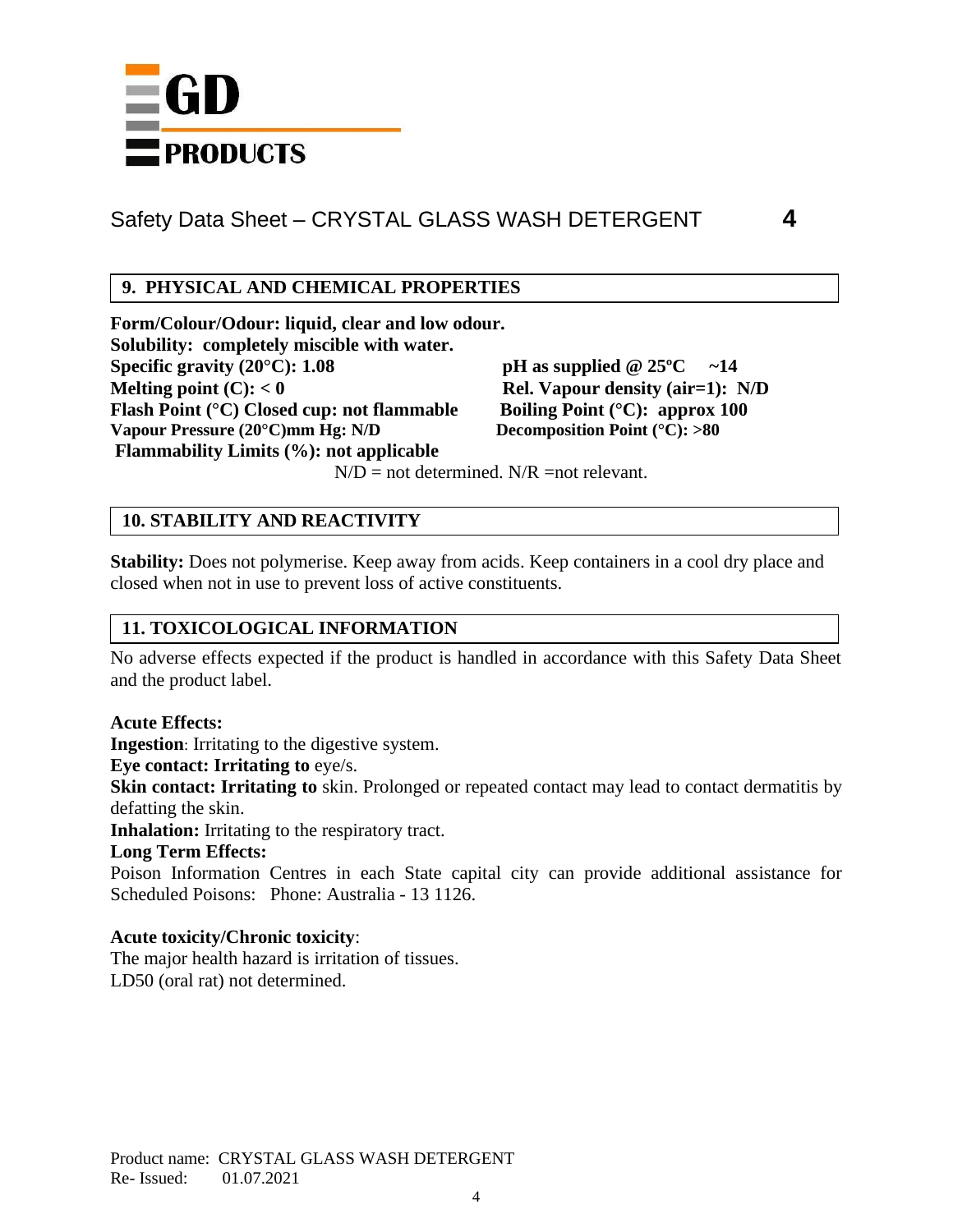

## **12. ECOLOGICAL INFORMATION**

**Ecotoxicity:** Avoid release to the aquatic environment.

**Persistence/Degradability:** Not expected to be persistent in the natural environment. Surfactant/s present are biodegradable to Australian Standards.

**Mobility:** Expected to be mobile in the aquatic environment.

## **13. DISPOSAL CONSIDERATIONS**

**Disposal methods:** Large empty containers should be forwarded to an approved agent for recycling. Small containers should be tripple rinsed and sent to recycling or local waste disposal. Refer to State/Territory Land Waste Management Authority if in doubt.

## **14. TRANSPORTATION INFORMATION**

Classified by the criteria of the Australian Dangerous Goods Code (ADG Code). **UN No: 1760 Class: 8 HAZCHEM CODE 2 R Packaging Group I I Proper Shipping Name:** CORROSIVE LIQUID N.O.S. (CONTAINS POTASSIUM HYDROXIDE). **Segregation Dangerous Goods: Not to be sent with food or empty food containers, Class 4, Class 5. Keep away from heat.** 

## **15. REGULATORY INFORMATION**

**Poisons Schedule: S 5.** All of the constituents of this material are listed in the Australian Inventory of Chemical Substances.

**UN 1769 Proper Shipping Name:** CORROSIVE LIQUID N.O.S. (CONTAINS POTASSIUM HYDROXIDE).